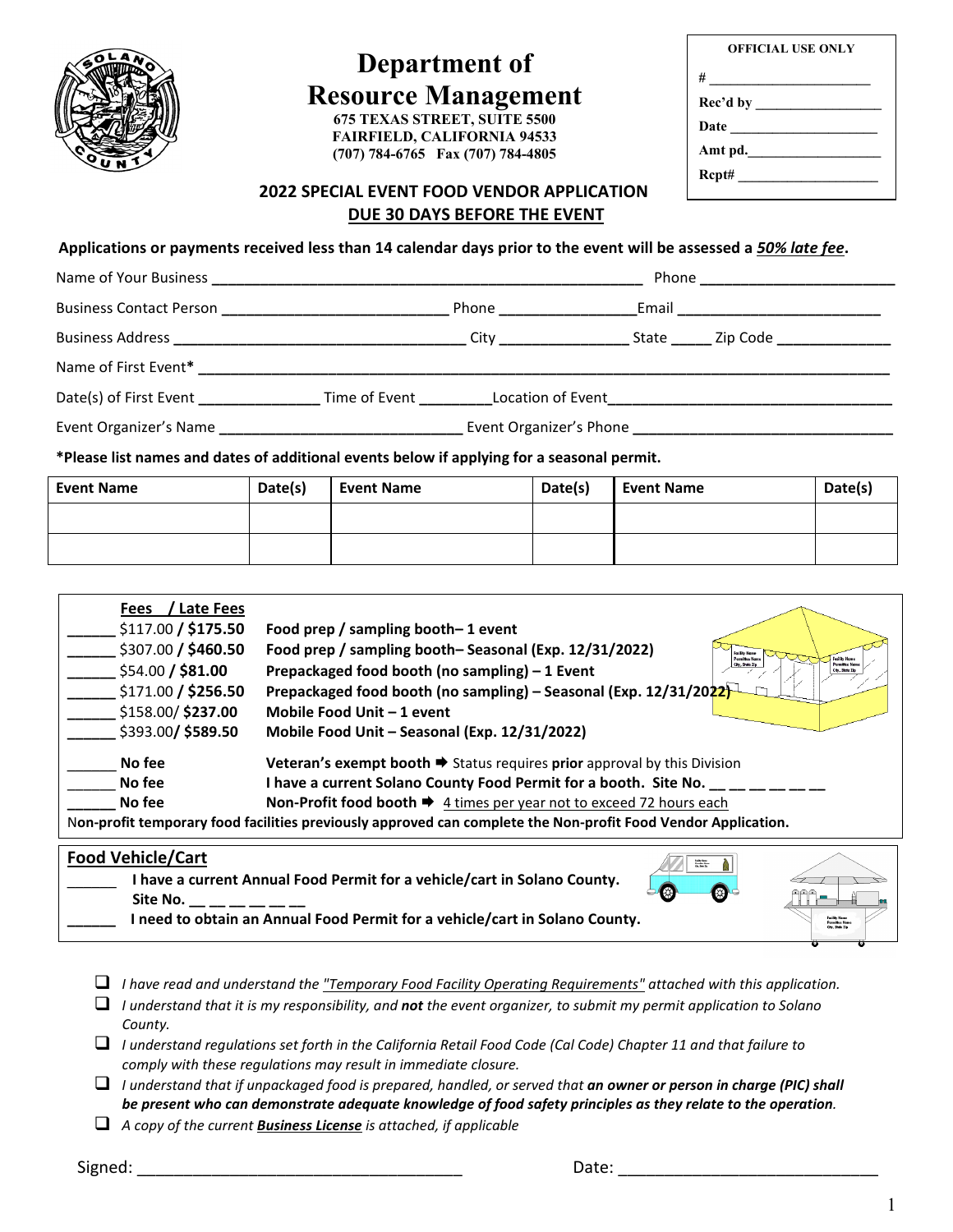# **Food Handling Plan**

### *Please answer all questions below. Incomplete information may result in your application being denied.*

|                                                                                                          | <b>YES</b> | NΟ |
|----------------------------------------------------------------------------------------------------------|------------|----|
| 1. I understand that food prepared/ stored at a private home or other unapproved location is prohibited. |            |    |
| 2. Food / beverage samples offered?                                                                      |            |    |
| Sampling procedures have been approved by Solano County?                                                 |            |    |
| 3. Food prepared / stored in advance of the event?                                                       |            |    |
| A completed Commissary Agreement is provided with this application? (required if "yes" above)            |            |    |
| Commissary is a: permitted establishment or cottage food operation* (circle one).                        |            |    |
| Name:                                                                                                    |            |    |
| 4. All food will be purchased on the day of the event and prepared in the booth?                         |            |    |
| If yes, operator agrees to provide a receipt or invoice for proof of same day purchase on the day of the |            |    |
| event.                                                                                                   |            |    |

**\*Cottage food facilities located outside of Solano County must be permitted as a Class B operation in their respective County.**

#### *Please complete chart for all foods and beverages offered and/or prepared in facility.*

| FOOD/BEVERAGE | Sold<br>prepackaged? | <b>TIME</b> in<br><b>Transport</b> | <b>Hot/cold holding EQUIPMENT</b><br>(during transport) | Cooking/reheating<br><b>EQUIPMENT</b> | <b>Hot/cold holding EQUIPMENT</b><br>(during event) |
|---------------|----------------------|------------------------------------|---------------------------------------------------------|---------------------------------------|-----------------------------------------------------|
|               |                      |                                    |                                                         |                                       |                                                     |
|               |                      |                                    |                                                         |                                       |                                                     |
|               |                      |                                    |                                                         |                                       |                                                     |
|               |                      |                                    |                                                         |                                       |                                                     |
|               |                      |                                    |                                                         |                                       |                                                     |
|               |                      |                                    |                                                         |                                       |                                                     |
|               |                      |                                    |                                                         |                                       |                                                     |
|               |                      |                                    |                                                         |                                       |                                                     |
|               |                      |                                    |                                                         |                                       |                                                     |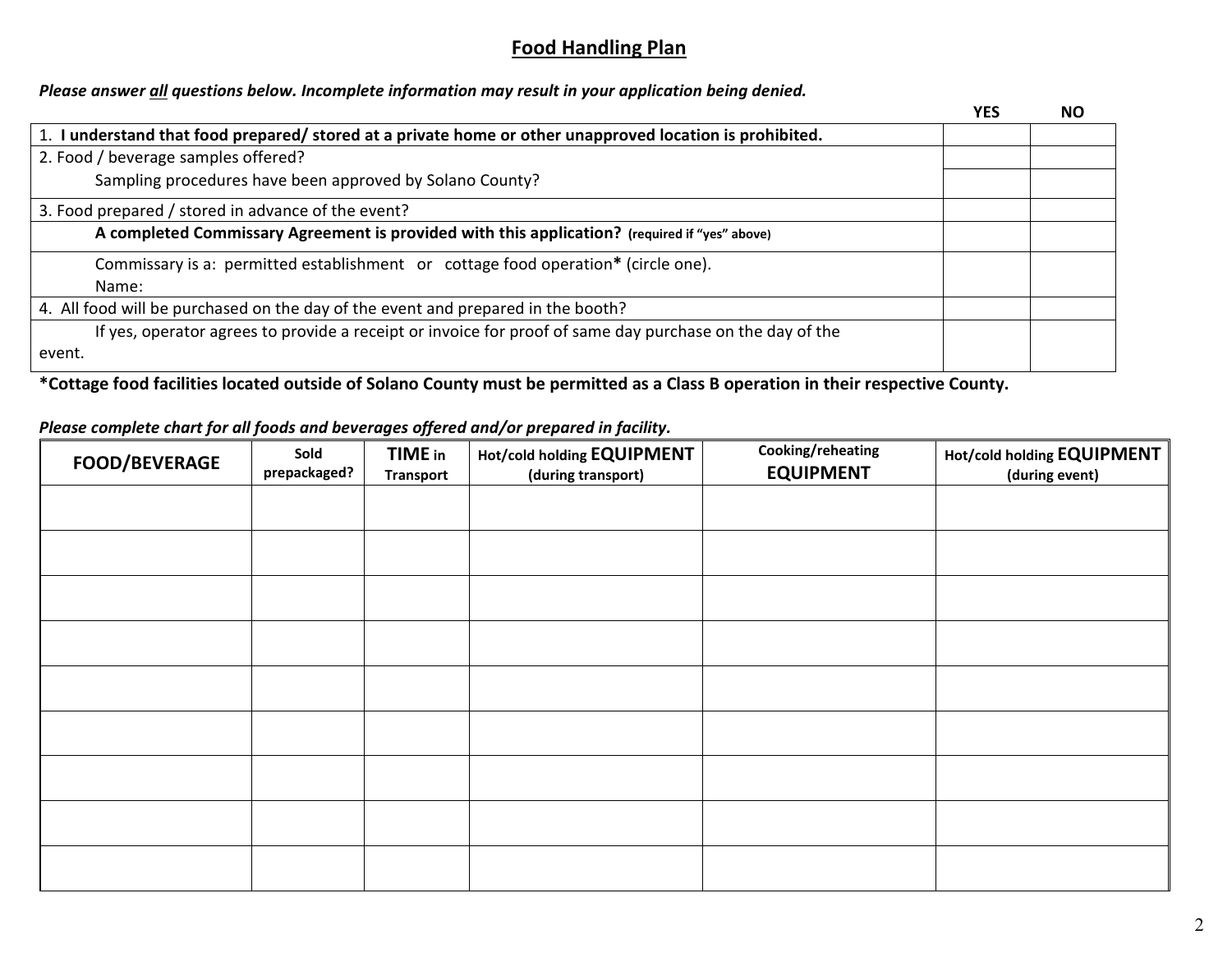# **Temporary Food Facility Equipment Plan**

All temporary food facilities shall complete this page including those selling or serving **prepackaged food**.

**NOTE**: The only operations not requiring fully enclosed booths are those that sell prepackaged food items or food product from approved bulk dispensers (food compartments). Prepackaged foods must be sold in the original packaging with proper labels. Vendors that are distributing samples may be required to have a fully enclosed booth.

- 1. Thermometer provided to monitor the cooking/ holding temperatures of the food? Yes \_\_\_\_ No \_\_\_\_\_ N/A\_\_\_\_\_ 2. Is your booth fully **enclosed** from floor to ceiling? Yes \_\_\_\_ No \_\_\_\_ N/A 3. Service **openings** are no larger than 216 square inches (18" X 12") and are at least 18" apart? Yes \_\_\_\_ No \_\_\_\_ 4. Tarp (smooth and cleanable material) on the ground? Yes \_\_\_\_\_ No \_\_\_\_\_ N/A 5. **Signage:** Name of operator, business, city, state, and zip code are clearly visible to patrons? Yes \_\_\_\_ No \_\_\_ 6. Running **warm** water of at least 100°F at handwashing station? Yes \_\_\_\_ No \_\_\_\_
- 7. Mobile unit has been certified by the State Dept. of Housing and Community Development? Yes\_\_\_\_ No\_\_\_\_ N/A\_\_\_\_ **Insignia #(required)**\_\_\_\_\_\_\_\_\_\_\_\_\_\_\_ and **License Plate #(required)**\_\_\_\_\_\_\_\_\_\_\_\_

#### **DRAWING:**

In the space below, provide a drawing of your equipment layout. Identify and describe all equipment, including cooking and holding equipment, handwashing facilities, work tables, utensil washing sink (containers), food and paper product storage, garbage containers, and customer service areas (see example below). **The only items that are allowed outside the temporary facility are open air BBQ's.** All other cooking equipment and washing facilities shall be inside the booth/mobile unit.

#### **EXAMPLE:**



*NOTE:* If cooking equipment will be used inside the facility, contact the local Fire Department for their requirements. You may be required to have a fire extinguisher, certified flame-resistant materials and/or a portable fire suppression system in your booth/mobile unit.

**FLOOR PLAN**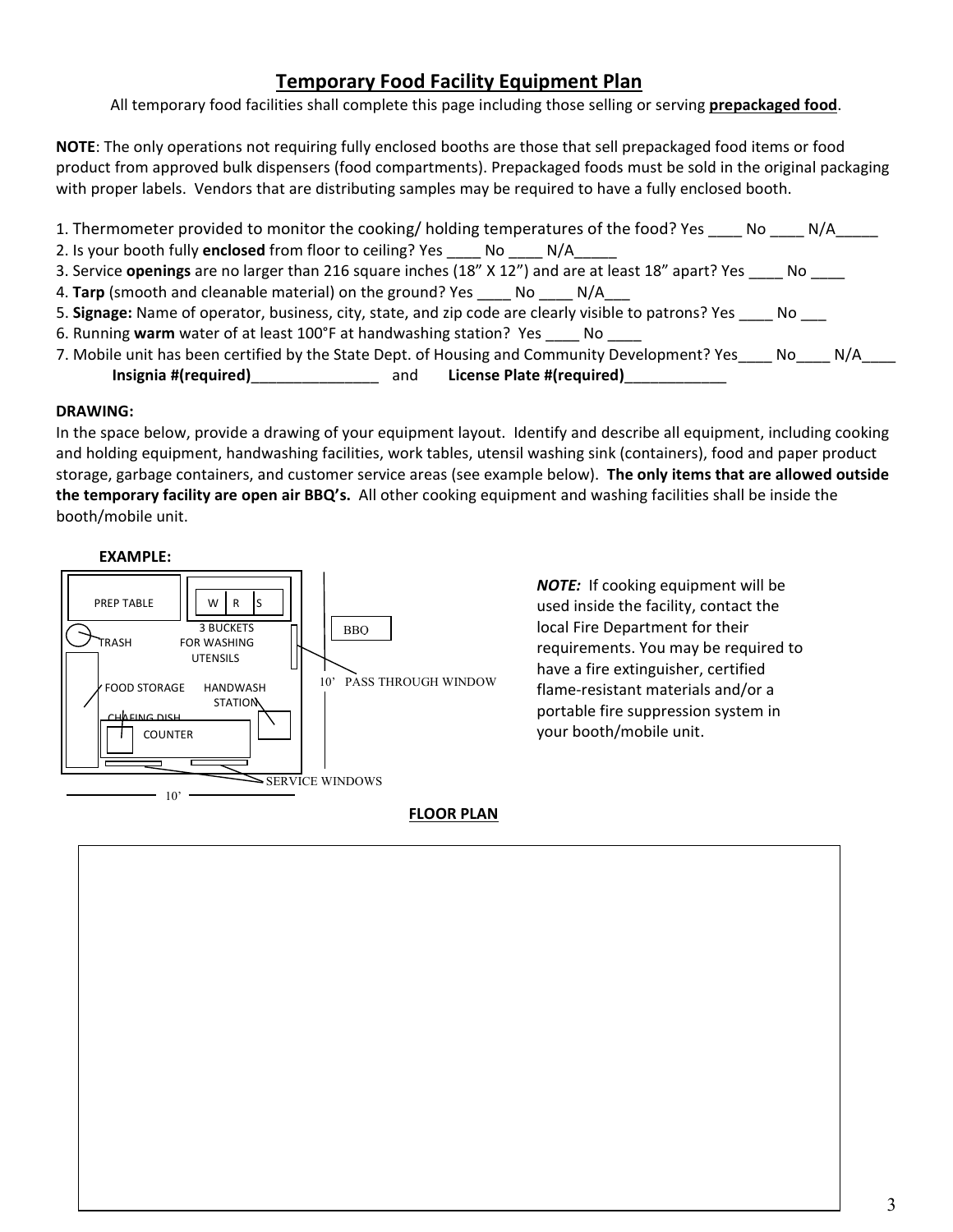|                                                                                              |                                                                                                                                                                                                                                | File $#$                                                                                                              |
|----------------------------------------------------------------------------------------------|--------------------------------------------------------------------------------------------------------------------------------------------------------------------------------------------------------------------------------|-----------------------------------------------------------------------------------------------------------------------|
|                                                                                              | <b>Department of Resource Management</b><br>675 Texas Street, Ste. 5500<br>Fairfield, CA . 94533<br>www.solanocounty.com                                                                                                       |                                                                                                                       |
| <b>Environmental Health Division</b><br>$(707) 784 - 6765$                                   |                                                                                                                                                                                                                                | Jagjinder Sahota, REHS<br><b>Environmental Health Manager</b>                                                         |
|                                                                                              | <b>COMMISSARY AGREEMENT</b>                                                                                                                                                                                                    | *Completion of this Commissary Agreement is required prior to issuance of Solano County Permit of a Food Facility. *  |
|                                                                                              |                                                                                                                                                                                                                                | Vehicle / Business Name:                                                                                              |
|                                                                                              | Commissary Name: Name and South Assembly Name and South Assembly Name and South Assembly Name and South Assembly Name and South Assembly Name and South Assembly Name and Assembly Name and Assembly Name and Assembly Name an |                                                                                                                       |
|                                                                                              |                                                                                                                                                                                                                                |                                                                                                                       |
|                                                                                              |                                                                                                                                                                                                                                |                                                                                                                       |
|                                                                                              |                                                                                                                                                                                                                                |                                                                                                                       |
| permitted facility as checked below:                                                         |                                                                                                                                                                                                                                | I, the commissary owner/operator, agree to provide the necessary facilities for the above mentioned vehicle at my     |
| [ ] Food preparation<br>[ ] Potable water supply<br>] Food product supplier<br>[ ] Restrooms | [ ] Utensil washing<br>[ ] Dry food storage<br>[ ] Liquid waste disposal<br>[] Vehicle / cart storage                                                                                                                          | [ ] Refrig. / frozen food storage<br>[ ] Supply / equipment storage<br>[ ] Electrical hook-up<br>[ ] Garbage disposal |
|                                                                                              | I agree to notify Solano County Environmental Health of any change in the status of my operation or when this<br>commissary agreement is no longer valid. A copy of the current health permit is provided.                     |                                                                                                                       |
| Commissary Owner/ Manager                                                                    | Date                                                                                                                                                                                                                           |                                                                                                                       |
| E.H. DEPARTMENT AUTHORIZATION (REQUIRED)<br>located outside Solano County:                   |                                                                                                                                                                                                                                | The following information shall be completed by the local E.H. Department if the food establishment / commissary is   |
| The food establishment / commissary is located in                                            | The flood establishment / commissary is located in<br>The above establishment is in good standing with the local E.H. Department? YES                                                                                          | County.<br>NO (explain below):                                                                                        |
|                                                                                              |                                                                                                                                                                                                                                |                                                                                                                       |

Vehicle / Business Operator: <br>Print Name <br>Bignature <br>Date

Print Name

4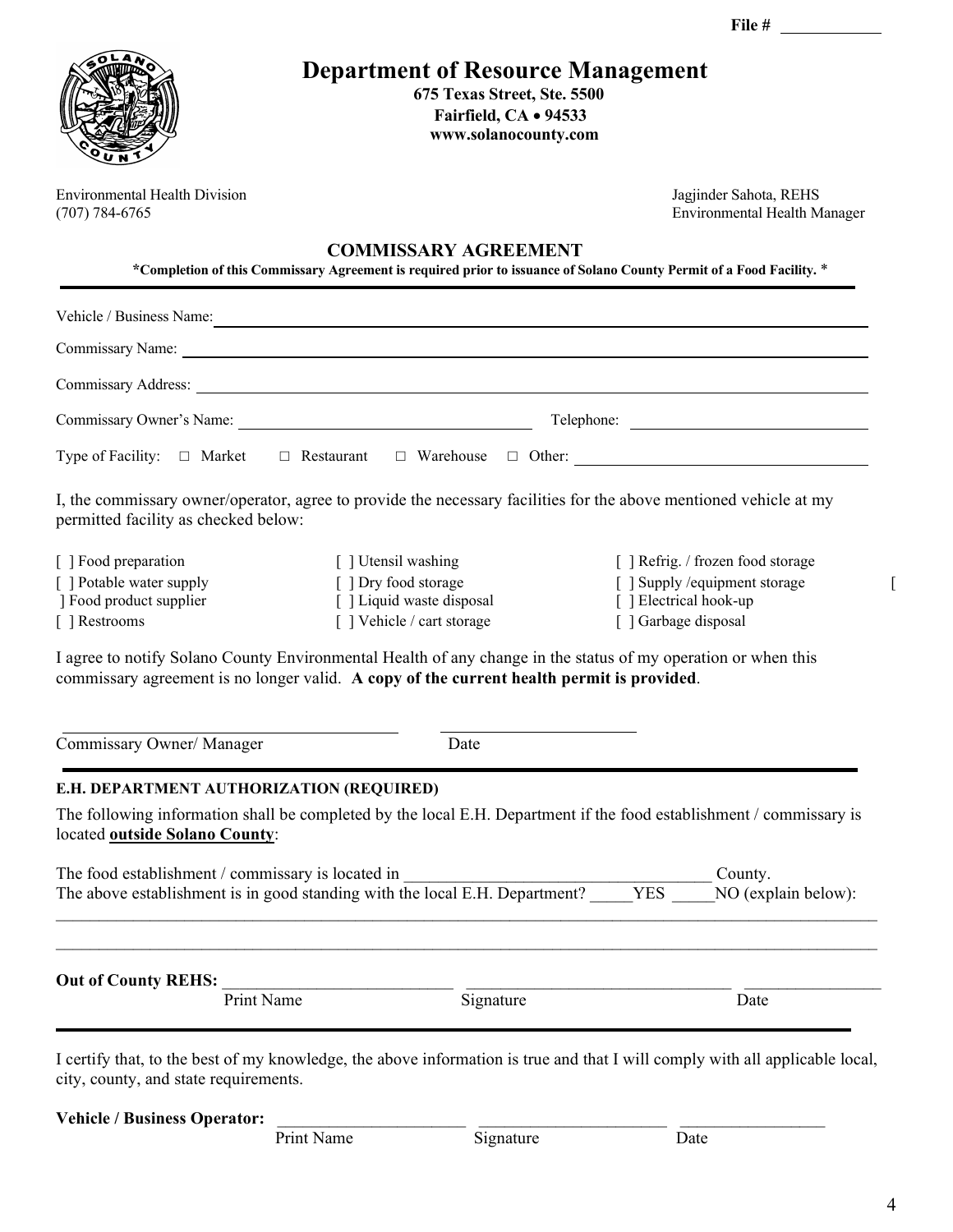

### **Department of Resource Management 675 TEXAS STREET, SUITE 5500 FAIRFIELD, CALIFORNIA 94533 (707) 784-6765 Fax (707) 784-4805**

# **Temporary Food Facility Operating**

# **Requirements**

**Please read this guideline carefully. These requirements have been established to be consistent with State and local health code requirements and are intended to assist you in providing safe and wholesome food to the public. Food booths are required to comply with all of the requirements of this guideline. Failure to comply may result in closure of your booth, permit suspension and/or a directive to appear at a compliance conference.**

#### **I. Temporary Food Booth Operating Requirements:**

Temporary food facilities must operate in conjunction with a single, weekly, or monthly **community event.**

A **community event** is an event that is of a civic, political, public, or educational nature, including state and county fairs, city festivals, circuses, and other similar events. A community event does not include a swap meet, flea market, seasonal sporting event, grand opening celebration, anniversary celebration, or similar function.

\*For state-industry COVID-19 guidance, please visit covid19.ca.gov.

#### **II. Food Handling - Sanitary Requirements:**

#### **A. Food Preparation**

- 1. All food handling and preparation shall take place within the enclosed food facility unless approval of a different preparation site has been obtained from the Environmental Health Division (e.g. restaurants, delicatessens, permitted church or school kitchens).
- 2. **Food prepared or stored at home is prohibited from use.** Except for approved food items prepared in a registered or permitted cottage food operation, food prepared at home will not be allowed for service or sale and will be impounded if not voluntarily discarded.
- 3. Open flame BBQs used for **open flame cooking only**, are allowed outside of the booth. No other equipment is allowed outside of the booth for cooking (e.g. grills, griddles, deep fat fryers). BBQs shall be separated from public access by using ropes or other approved methods to prevent contamination of food and injury to the public.
- 4. Deep fat fryers, grills, griddles, etc., may require separate screened areas in accordance with local fire codes**.**
- 5. Food preparation surfaces must be smooth, easily cleanable and nonabsorbent (sanitation certified cutting boards are required).
- **B. Temperature Control -** Adequate temperature control shall be provided for all perishable (potentially hazardous) foods. Provide a metal probe thermometer that is capable of registering  $0^{\circ}$ F -220°F to check temperatures.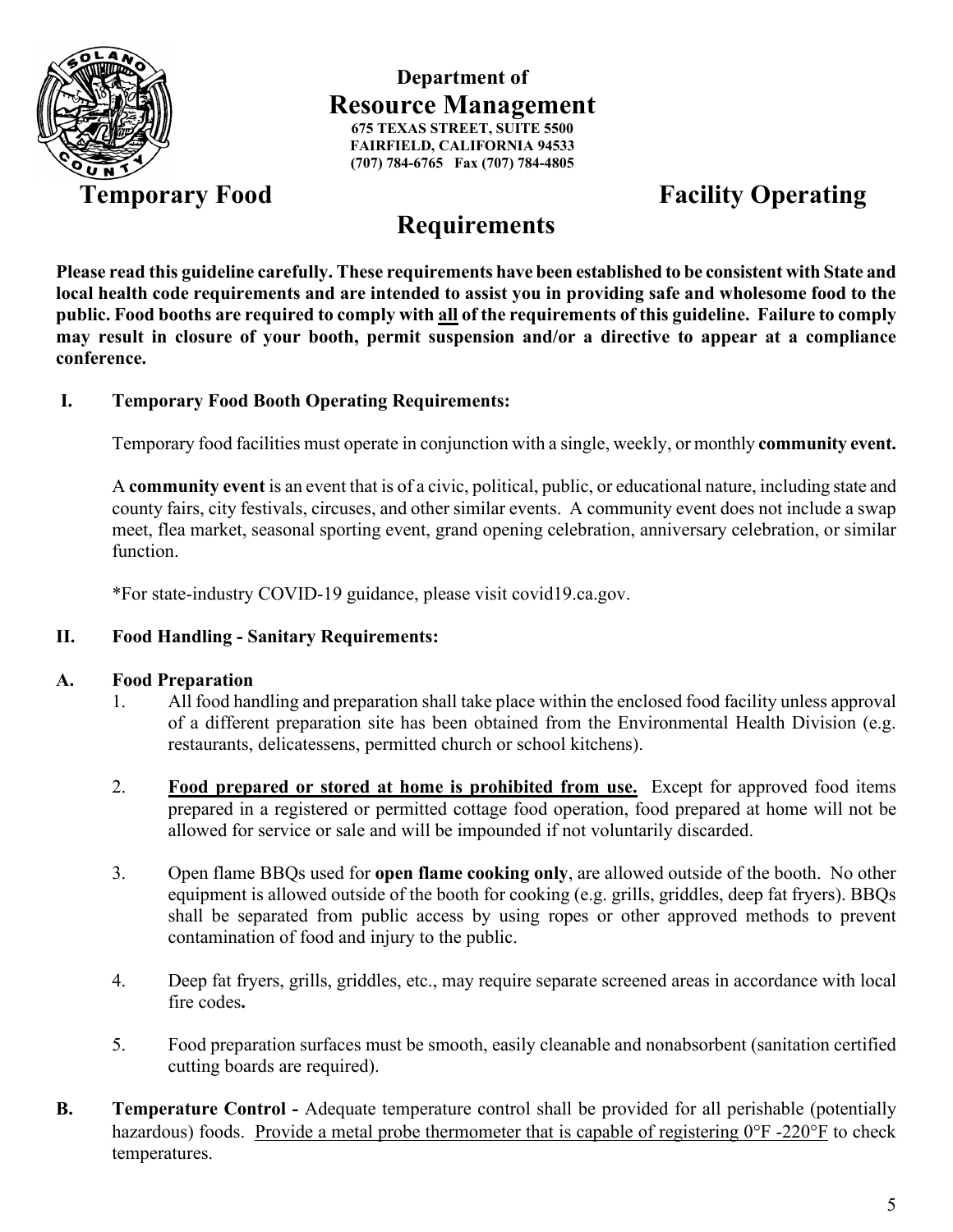- 1. **Cold Foods** Maintain a temperature of 45°F or below for up to 12 hours in any 24-hour period. Foods that are held greater than 12 hours shall be maintained at 41°F or below. A refrigerator or an ice chest may be used to store potentially hazardous foods provided that ice is adequately supplied and distributed to ensure proper temperatures. Thermometers are required inside all refrigeration units. **Frozen food cannot serve as its own refrigerant.** At the end of the operating day, cold perishable food shall be placed in mechanical refrigeration units that maintain the food at or below 41°F or the food shall be destroyed in a manner approved by the local enforcement agency.
- 2. **Hot foods**  Maintain food temperatures of 135°F or above. At the end of the operating day, food that has been held at or above 135°F shall be **discarded**.
- 3. Food in transit must be protected from contamination and must meet the temperature requirements noted above.
- 4. Frozen food shall be defrosted in one of the following ways only:
	- (a) In a microwave
	- (b) Under running water for no more than two hours
	- (c) In a refrigeration unit
	- (d) As part of the cooking process.
- **NOTE:** Sufficient equipment necessary to cook and maintain required temperatures for all perishable food shall be provided (e.g. steam tables, chafing dishes, refrigerators, coolers). The equipment shall be certified or classified for sanitation by an American National Standards Institute accredited program**.**

#### **C. Utensil Washing Facilities**

The figure below illustrates a sample dishwashing/sanitizing and hand washing equipment set-up.



- 1. Booths with food preparation require a stainless-steel utensil-washing sink with at least three compartments with two integrally installed stainless steel drain boards. The sink compartments and drain boards shall be large enough to accommodate the largest utensil or piece of equipment to be cleaned in the sink. The sink shall be provided with hot and cold running water from a mixing valve. The sink shall be located **within** each temporary food facility. *Subject to availability. For alternatives, see Appendix A.*
- 2. Shared utensil washing facilities provided by the event organizer may be allowed, however, the bucket system (shown in appendix A) will still be required within each booth.
- 3. Cleaning cloths used to wipe counters, cutting boards, and other surfaces that may directly or indirectly contact food shall be held in a sanitizing solution when not in use, and may be used repeatedly. The proper concentration of the sanitizing solution shall be 100 ppm available chlorine (approximately one tablespoon bleach per gallon of water), or 200 ppm quaternary ammonium.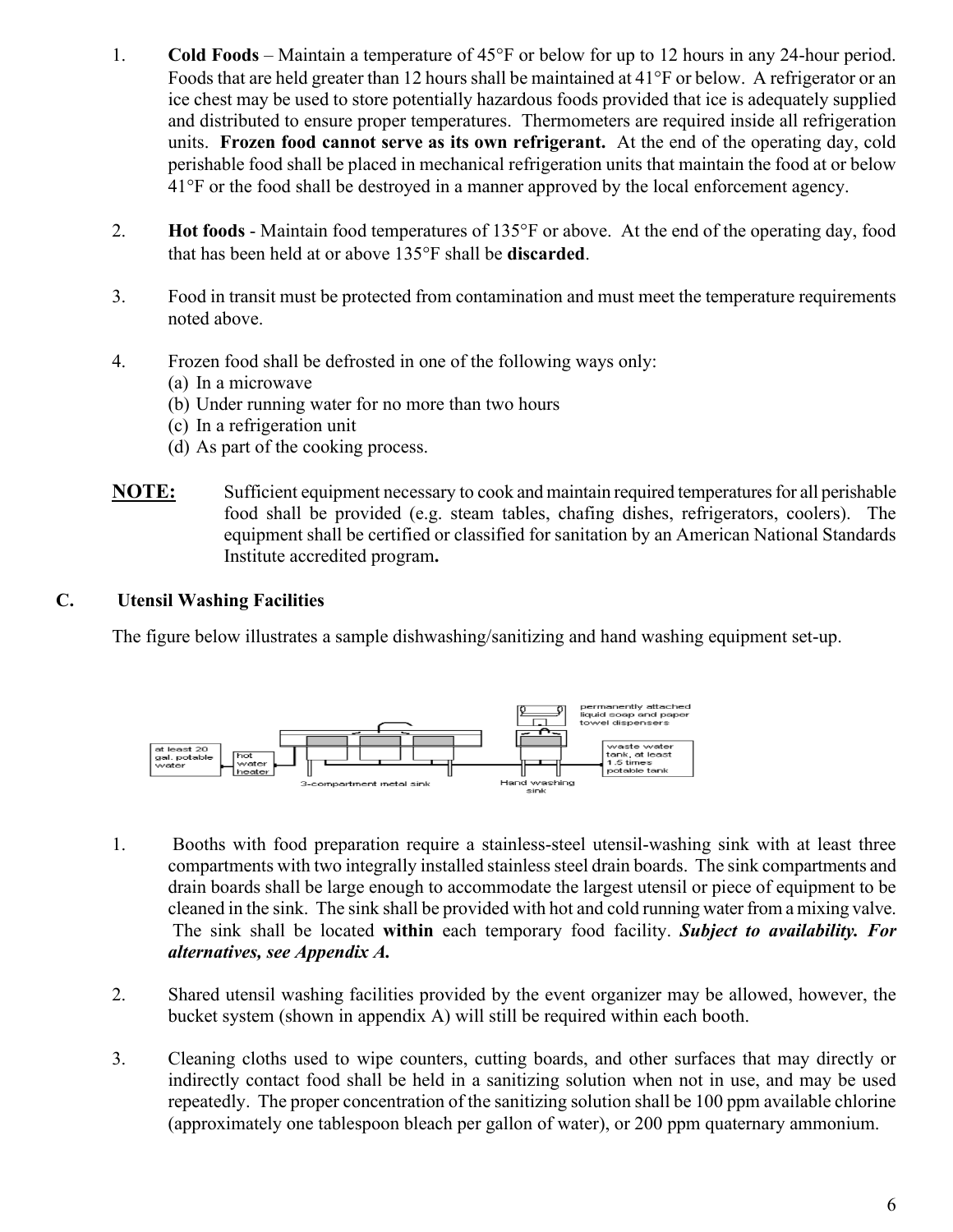**D. Hand Washing Facilities -** Hand washing facilities, separate from the utensil-washing sink, shall be provided. The hand washing facilities shall be located **within** each temporary food facility. The hand washing facility shall be equipped with at least **5 gallons** of warm (of at least 100 °F but not greater than 108°F) running water delivered through a spigot that allows both hands to be free for lathering. Hand washing cleanser and single-use sanitary towels shall be provided in dispensers at each hand washing facility. Hand soap may be provided in a pump-style bottle. Liquid dish detergent is not acceptable for hand washing purposes. *See Appendix A.*

# **E. Water**

- 1. An adequate supply of potable hot and cold water shall be provided for utensil washing, hand washing, and janitorial purposes. Hot water of at least 120°F must be supplied. The potable water supply shall be from an approved source and be protected with a backflow or back siphonage protection device, as required by applicable plumbing codes.
- 2. In addition to the water needed for handwashing, at least **25 gallons** of potable warm water shall be provided per temporary food facility per day of operation for utensil washing and food preparation.
- 3. The inlet to a potable water tank shall be provided with a connection of a size and type that will prevent its use for any other service and shall be constructed so that backflow and other contamination of the water supply is prevented. Hoses used to fill potable water tanks shall be made of food grade materials (not garden hoses) and handled in a sanitary manner.

## **F. Wastewater**

- 1. Ice melt and other liquid wastes, including waste from beverage dispensing units, must be contained in or drained into an approved leakproof container.
- 2. Liquid waste must be disposed of into an approved sewage system or holding tank and **shall not** be discharged onto the ground or into a storm drain. The event organizer shall provide you with a location for liquid waste disposal.

# **G. Food Handlers**

- 1. Food handlers must be in good health. Permit holder shall require food employees to report illnesses as required.
- 2. Food handlers shall wash their hands and arms with soap and warm water prior to the start of food preparation activities and at other times as necessary to prevent food contamination and especially after visiting the restroom.
- 3. Clean aprons or outer garments must be worn, and hair must be restrained.
- 4. Sanitary food handling techniques must be used at all times. Food handlers shall not contact exposed, readyto-eat food with their bare hands and shall use suitable utensils (deli tissue, tongs, disposable gloves, etc.) to avoid doing so.
- 5. Facilities that prepare, handle or serve unpackaged food shall have an owner or person in charge present who can demonstrate adequate knowledge of food safety principles as they relate to their specific operation.
- **H. Ice -** Ice used for cooling cannot be used for consumption. Ice used for consumption must be protected from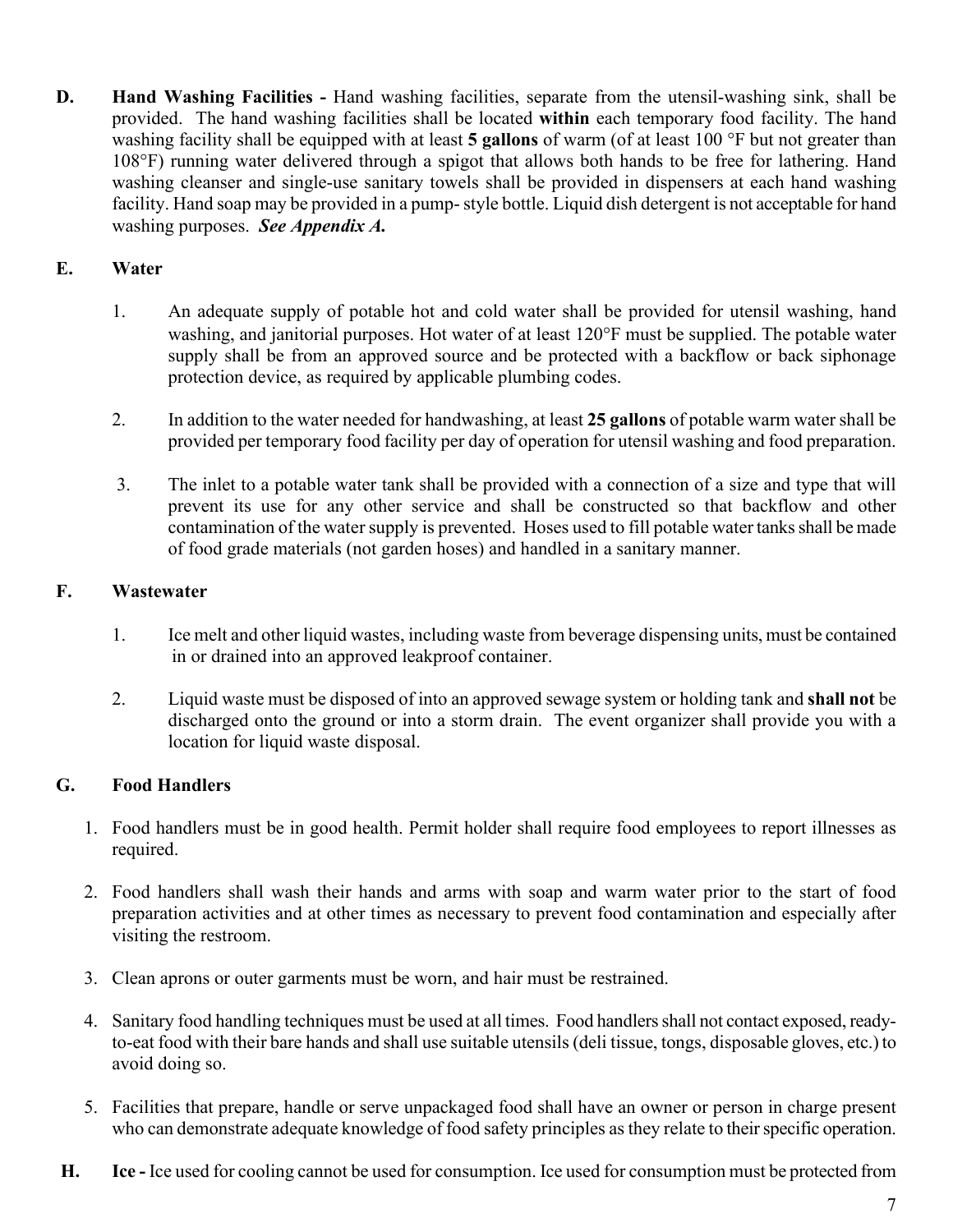contamination.

**I. Condiments –** Self-service condiment containers shall be the pump type, squeeze containers, or have selfclosing covers or lids for content protection. Single service packets are recommended.

## **J. Toilet Facilities**

- 1. At least one toilet facility for each 15 booth employees shall be provided with 200 feet of each temporary food facility.
- 2. Each toilet facility shall be provided with approved hand washing facilities. Hand washing cleanser and single-use sanitary towels shall be provided in permanently installed dispensers at each hand washing facility.
- **K. Smoking -** Smoking is prohibited in food booths.

## **L. Storage/Service**

- 1. All food, beverage, utensils, and equipment shall be stored, displayed and served so as to be protected from contamination and shall be stored at least six inches off the floor.
- 2. During periods of inoperation, food shall be stored in one of the following methods:
	- (a) Within a fully enclosed food booth
	- (b) In lockable food storage compartment meeting that is adequately protected at all times from contamination, exposure to the elements, entrance of rodents and other vermin, and temperature abuse.
	- (c) Within a permitted food facility or other facility approved by this Department
- 3. An area separate from food preparation, utensil washing, and food storage areas shall be provided for the storage of employee clothing or other personal effects.

#### **M. Garbage and Refuse**

- 1. Garbage and refuse must be stored in leak proof and fly proof containers and serviced as needed. Plastic garbage bags are recommended in each booth.
- 2. The Environmental Health Division must approve arrangements for cleanup and final disposal of all solid waste.
- **N. Animals -** Live animals, birds, or fowl are not permitted within 20 feet of temporary food facilities.
- **O. Lighting -** Adequate shatterproof lighting shall be provided.
- **P. Open-Air BBQ Facilities-** Open-Air BBQ facilities may be operated in conjunction with a permitted, fully enclosed temporary food facility. The BBQ must be used for cooking, roasting or broiling over live coals (wood, charcoal or gas heated). The BBQ may not be used for cooking foods, warming foods or maintaining food temperatures in pots, skillets or other containers.All other food preparation and storage and equipment storage shall be kept inside the **fully enclosed** booth. **NOTE:** Flat grills, gas powered heating/warming units, or electrical grills are not allowed for use outside the booth.
- **III. Food Booths:** The booth must be **entirely** enclosed with four complete sides, a top and cleanable floor. (See **\***NOTE below)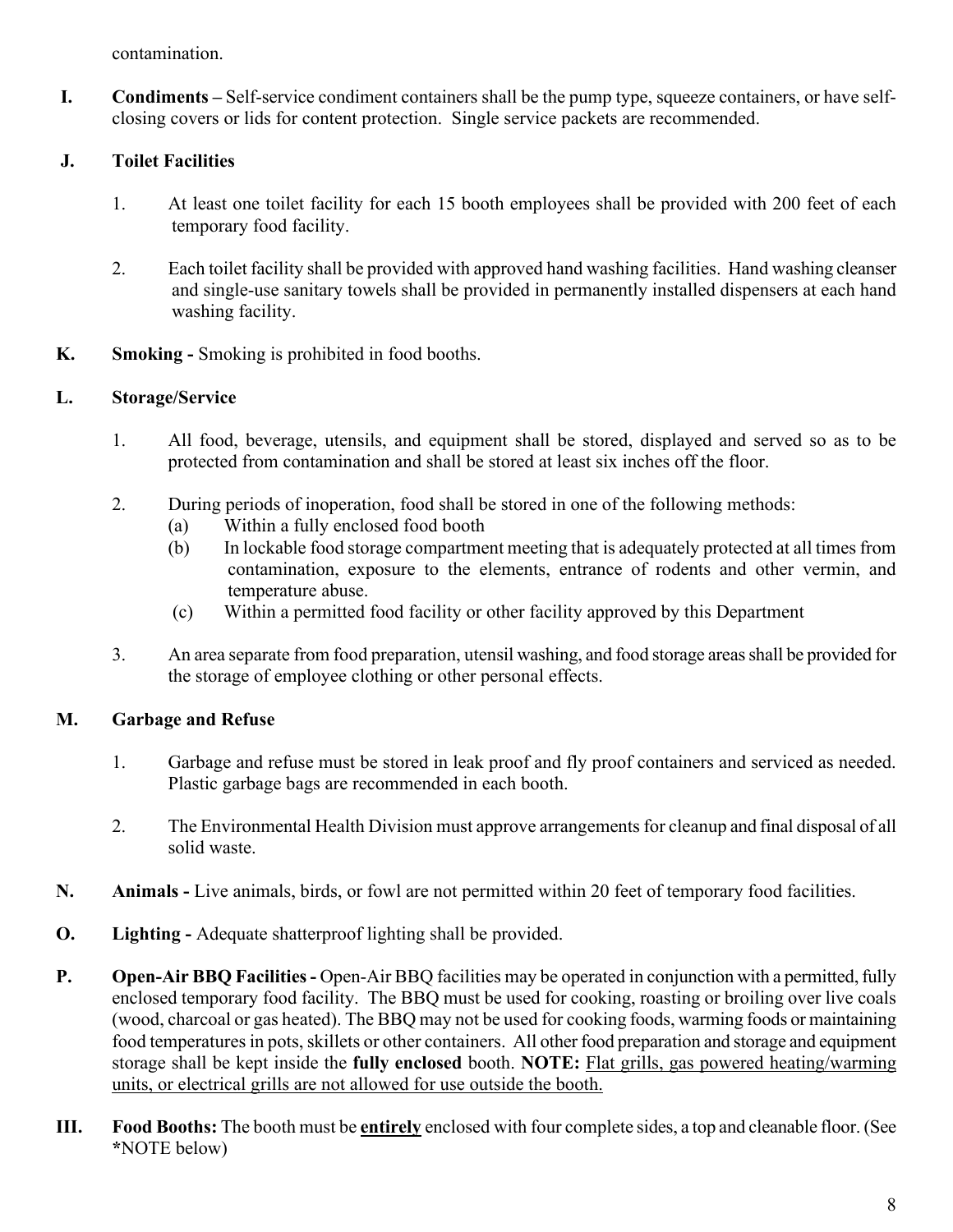- 1. Booths that handle unpackaged food must use a waterproof cleanable tarp or similar material for floor surfaces.
- 2. Ceilings shall be smooth, durable, and readily cleanable. Screening shall only be acceptable as a ceiling material above cooking equipment or when necessary for ventilation purposes.
- 3. Food service openings shall not be greater than 216 sq. in. (12"x18") and be equipped with tightfitting closures to minimize the entrance of insects.
- 4. Food operations that have adjoining BBQ facilities shall have a pass-through window at the rear or side of booth.
- 5. **All food and equipment shall be stored inside the fully enclosed booth** with the exception of outdoor BBQ facilities. Construction materials such as plywood, canvas, plastic, and fine-mesh fly screening (at least 16 mesh) may be used. When open flame or heat producing equipment is used, fire/heat retardant materials (screening) shall be used.



**\*NOTE:** The only operations not requiring fully enclosed booths are those which sell beverages from approved dispensers or food items prepackaged by a wholesaler or at an approved off-site kitchen. These items must be sold in the original packaging. Food preparation such as blending, cutting, popping, combining ingredients or mixing requires a fully enclosed booth. Vendors that distribute samples may be required to have a fully enclosed booth.

6. Signage that includes the **facility name, operator name, city, state, and zip code** of the business shall be legible and clearly visible to patrons. The facility name shall be in letters at least 3 inches high and shall be of a color contrasting with the temporary food facility. Letters and numbers for the city, state, zip code and the name of the permittee shall not be less than 1 inch in height.